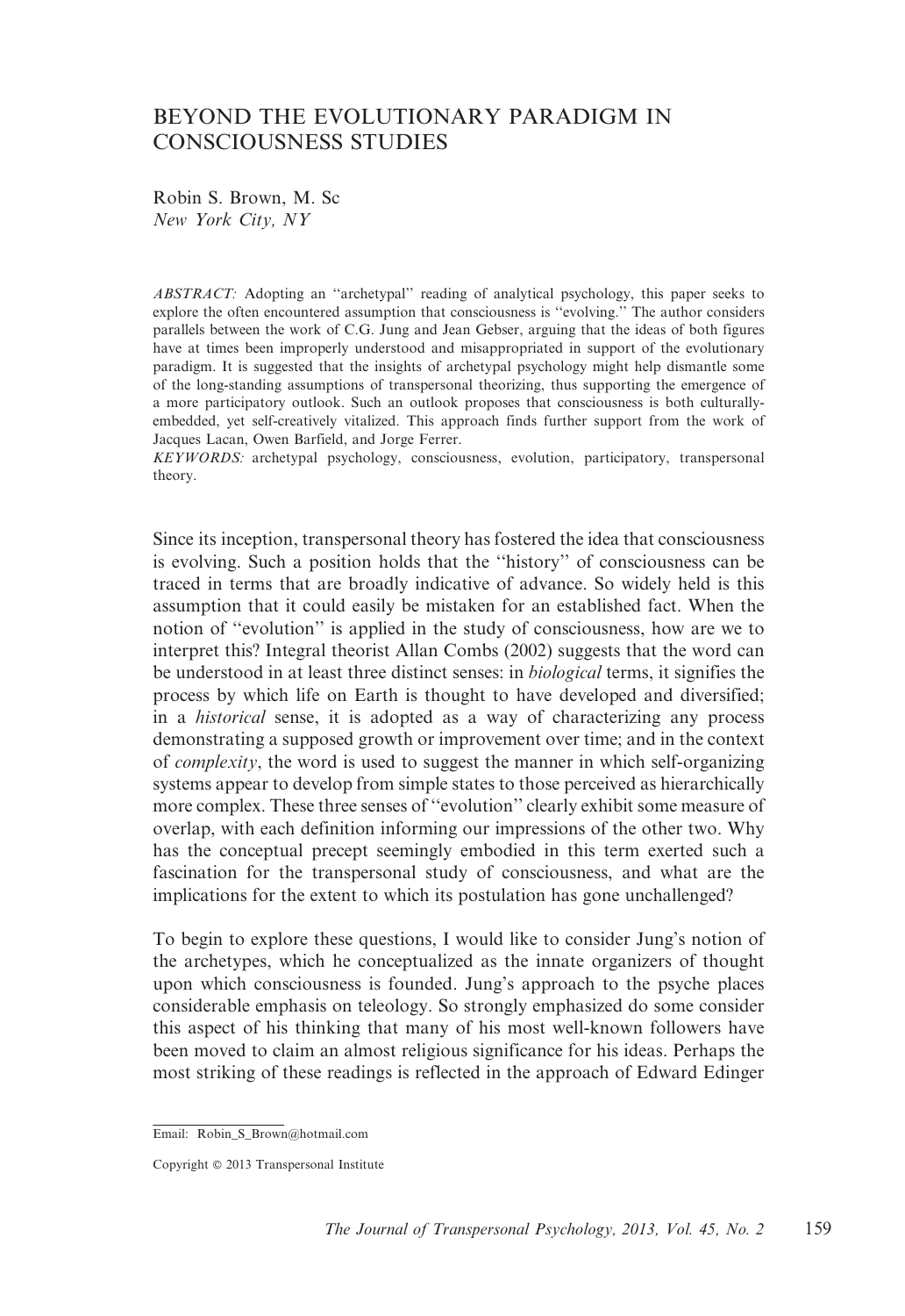(1984), for whom Jung's work is fashioned as nothing less than a new dispensation. Interpretations of this kind have sometimes been challenged, particularly by the archetypal tradition established by James Hillman. Hillman's (1976) notion of ''seeing through'' (pp. 113–164) calls for a reading of Jung that does service to what he and others perceive as the living kernel of Jung's psychology: a self-reflexively informed and existentially nuanced approach to the life of the imagination. An appreciation for the substance of the archetypal approach can be gleaned from an examination of the role that biological evolution continues to play in the reception of Jung's work, with this appreciation further informing our understanding of the implications of the other valences attendant to the notion of ''evolution'' in respect to its application in the field of consciousness studies. Prior to pursuing this line of inquiry, however, I would like to contextualize the matter by considering the work of Jean Gebser. Combs and Krippner (1996) consider both Jung and Gebser to be *historical evolutionists*, suggesting that both figures "regarded the development of the modern psyche as a product of time and experience'' (p. 68). While ample evidence certainly exists to support this contention, such a view does not adequately encapsulate the full scope of either writer's work. It will be argued in the present context, that both Gebser and Jung actually seem to point to a trans-developmental position that problematizes the notion of development and throws doubt upon the evolutionary paradigm itself.

### MISSED CONNECTIONS AND MISSING LINKS

Gebser's theoretical relationship to Jung is an intriguing topic that has yet to be properly explored. The most frequently cited difference between the two men would, on the face of it, appear to be a significant one: Gebser (1984) questions the conceptual legitimacy of an ''unconscious'' mind, and favors instead an approach founded on different intensities of consciousness (p. 204). This seemingly fundamental critique of Jung may not cut so deep, however, in that Gebser tends to use the term consciousness more expansively, adopting this word to intend both a witnessing tendency and a directive force. For Gebser, consciousness is not only identified with the ego, but is treated more broadly as a mediator between the ego and the suprapersonal. Jung, by contrast, uses the term more narrowly to signify the sense of oneself as an independent subject. Thus, this seemingly fundamental difference might rightly be regarded, for the most part, semantic. In fact, considering the lack of interest in Gebser's work demonstrated by Jungian scholarship, the two figures have a great deal more in common than might be supposed.

A strong argument can be made that Gebser's structures of consciousness are implied, though in less worked out form, in the work of Jung. For Gebser, human consciousness is thought to have gone through four distinct noetic styles or "structures," as he calls them: the *archaic* structure gives rise to a form of consciousness that is ''zero-dimensional'' and minimally differentiated, the magical structure conjures a point-like sense of unity that is still embedded in nature, the *mythical* structure translates experience in terms of a world image, and the mental structure registers the emergence of conceptual thought proper.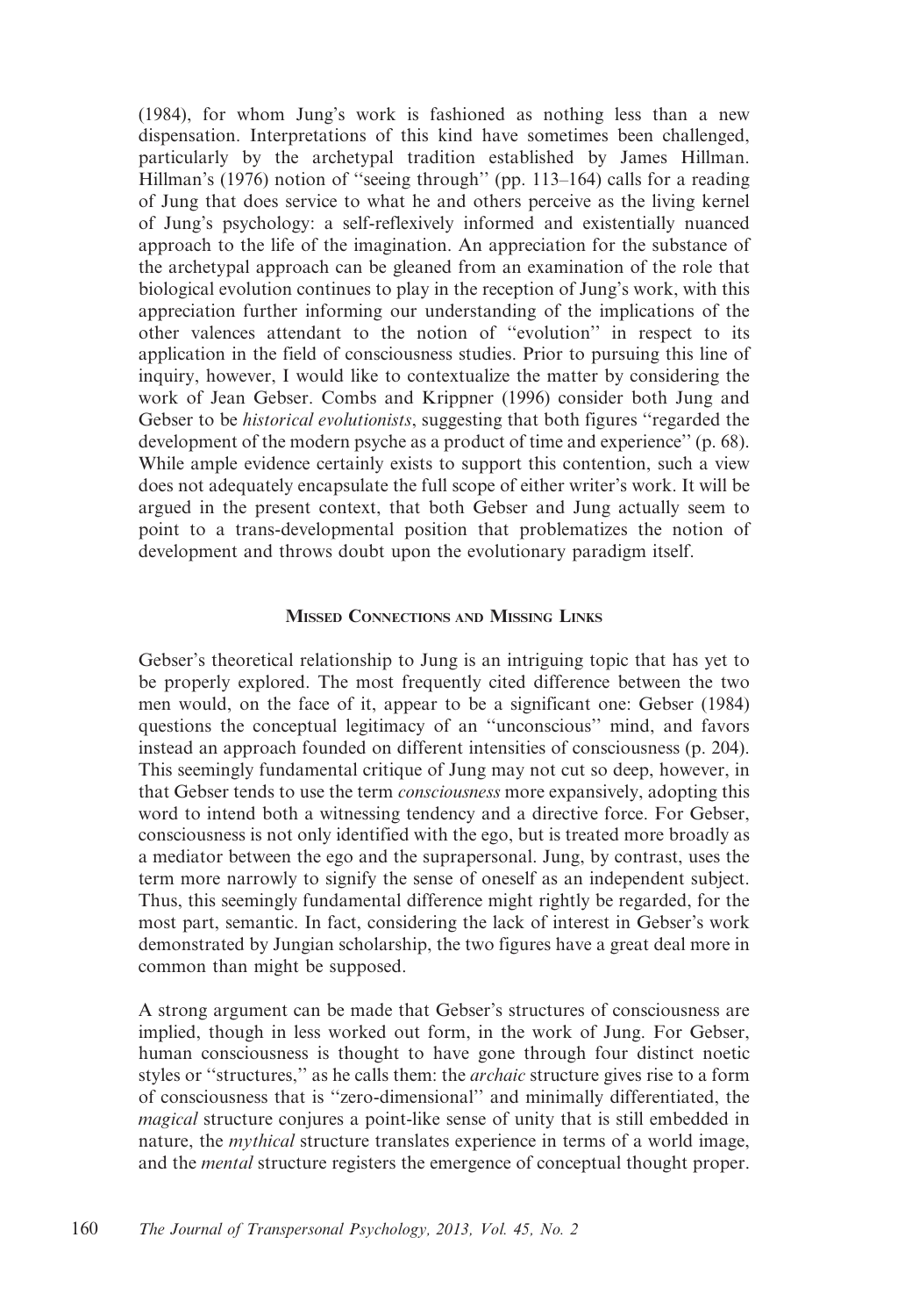Gebser also identifies a ''deficient'' mode of the mental structure, which he terms rational consciousness. It is at the level of the mental structure that Gebser believes most Westerners presently reside, although he also posits the emergence of a fifth *integral* structure, the nature of which is to integrate all four of the structures preceding it.

Resonating with Gebser's approach, Jungian scholar Robert Segal (1992) suggests that Jung's treatment of the psychological history of humankind can be understood in terms of four stages. Segal's approach is helpful, in that these stages are not clearly formalized in Jung's work. The *primitive* stage is marked by a state of primal identification, which Jung identifies with Levy-Bruhl's notion of *participation mystique*. At this stage, the "individual" has yet to experience him or herself as such, living instead in a state of immediate identification with the wider world. Under these circumstances, it is not yet possible to discern between the external environment and the content of the unconscious. This is followed by the emergence of the ancient stage, which is related to the rise of civilization, witnessing the nascent signs of ego consciousness and a partial withdrawal from the previous state of identification. The gods are now perceived to exist as separate entities. Relations between the unconscious and the emergent sense of a separate self are congenial since, like the primitive, the ancient continues to regulate unconscious dynamisms by means of religion. Only in recent times, with the development of the *modern* stage, does the ego become dangerously independent, tending to dismiss the role of the unconscious altogether. At this stage the individual identifies only with the ego, and lives in a world that has been ''demythicized.'' While the primitive and ancient both manage the unconscious by means of ritual, in the absence of a living religion the modern's projections are erratic and largely unregulated. The fourth and final stage identified by Segal as occurring in Jung's work is that of the contemporary. In contrast to the modern, the contemporary lives in recognition of the great loss associated with the disenchantment of the world. Without falling back into the ancient's state of identification, the contemporary nevertheless mourns the absence of a connection to the irrational basis of life, and strives to find new ways of consciously connecting with this ground. According to Segal, the emergence of the contemporary stage is only discernible in a small portion of the population, with most individuals at the present time still tending to fall into the modern or ancient designations.

The four stages identified by Segal demonstrate obvious parallels with Gebser's magical, mythical, mental, and integral structures. While these structures were only implied by Jung, Gebser is much more explicit in theorizing the structures themselves. He also examines the apparent transition between these structures, suggesting that the movement thus suggested is not gradual, but registered in terms of a sudden qualitative shift in consciousness. The emergence of a new structure heralds a radically new style of consciousness that comes to overlay and largely obscure those structures preceding it; the integral structure constitutes an exception, since its essential nature lies in the integration of all the structures coming before it. Somewhat reminiscent of Prigogine's approach to dissipative systems, Gebser conceives of the transition from one structure to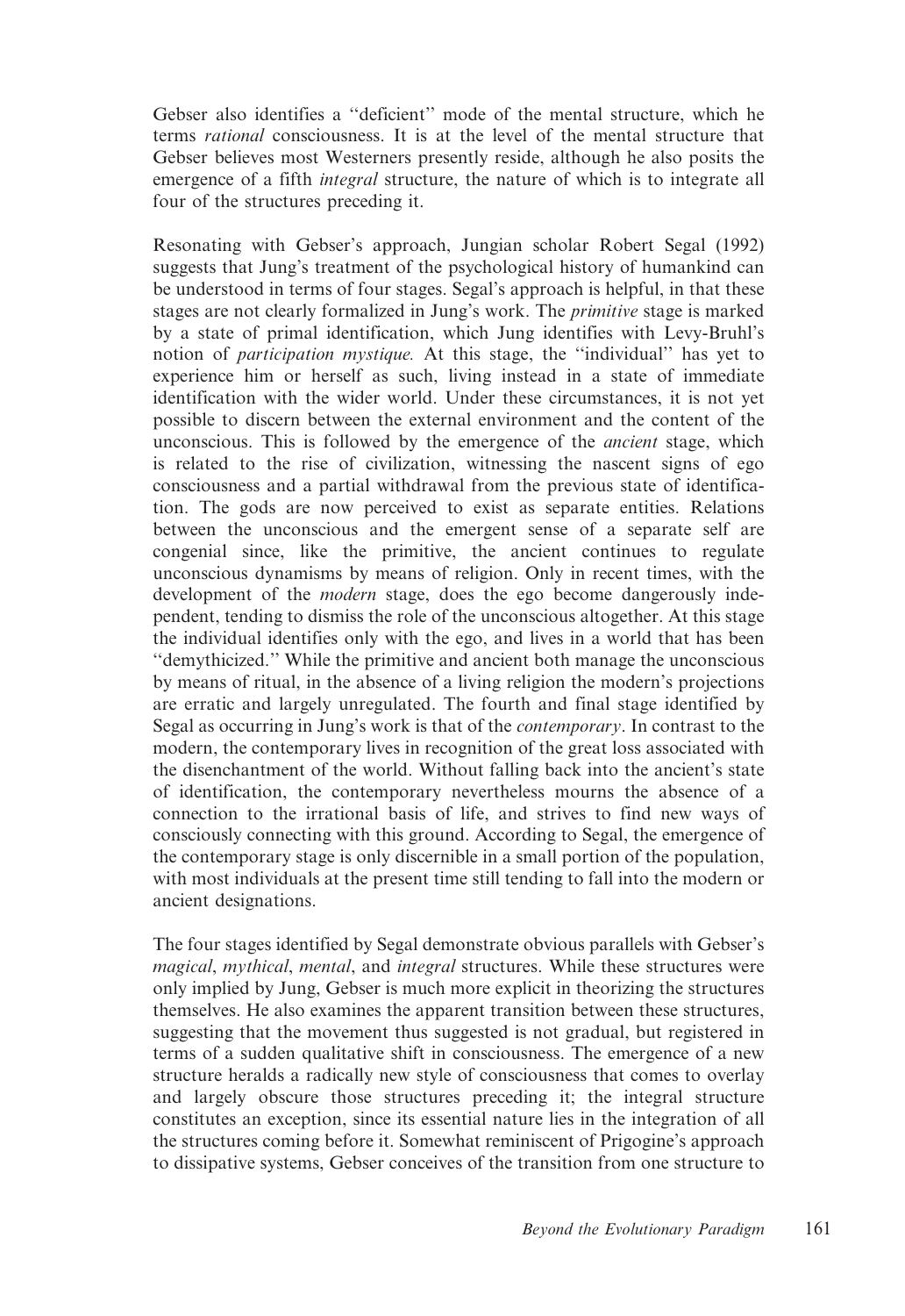the next as a radical and discontinuous break from the previous state of order. What makes Gebser's work so problematic and yet so fascinating is his attempt to speak in conceptual terms (and hence from the mental structure) of modes of consciousness that are both pre- and trans-conceptual. His reflexive engagement with this problem leads to a self-canceling reserve, as he strives to resist falling into the deficient ''rational'' mode of consciousness, and to do service to the emergence of the integral. Since the mental structure is reflected in perspectival/linear thinking, Gebser is loathe to take the historical record too seriously, and is particularly averse to speak of a ''progression'' or ''evolution'' of consciousness. This aversion seems to contradict the entire thrust of his project, yet it appears necessary if his theory is not to defeat itself by way of a less conscious contradiction: either Gebser willingly recognizes the limits of his own method and seeks to take self-contradictory measures to enact this knowingly, or in the very act of theorizing he falls head first into the problem his own theory is so much concerned with explicating. By ''sacrificing'' itself, Gebser's work seems to enact its own egoic defeat in cause of the emergence of something that lies just beyond its grasp, rather than capitulate to rationalistic hubris and become internally inconsistent as a consequence of its own lack of self-reflexivity.

The most well known scholar of Gebser's work in the English speaking world, Georg Feuerstein (1987), is impatient with Gebser's reserve. He writes: ''I am aware that trying to date and trace the inner development of humanity's beginnings is like walking on brittle ice. Yet I do feel that Gebser's reticence about this is a limitation rather than a virtue'' (p. 9). Elsewhere he describes Gebser's efforts to transcend the limits of mentalistic language as ''like riding a train off its rails'' (p. 43). In his attempt to nail Gebser's structures to the supposed historical facts, Feuerstein goes so far as to claim that had Gebser shown more concern for chronology, ''he would have had to acknowledge that there is a far greater continuity of consciousness mutations than his fourstructure model permits'' (p. 44). This claim goes to show how far Gebser's major English language explainer has diverged from Gebser's work. To question whether the structures really emerge through mutation is to throw out an absolutely fundamental aspect of Gebser's thinking. Adopting such a position is of course legitimate, but in the context of outlining Gebser's theories (Feuerstein defines his approach as both an introduction and a critique), there is a clear danger that Gebser's original vision might come to be obscured. Ken Wilber's ideas have been served well by Feuerstein's reframing of Gebser, since he shares with Feuerstein both a similar attraction to historical dating and a possible lack of concern for the limits of ''plain spoken'' discourse. Feuerstein's revisionist approach to Gebser has facilitated Wilber in integrating Gebser's thought into his own system.

In a similar attempt to bring Gebser's work back into the evolutionary fold, Combs (2002) distinguishes between constructive and emergent models of evolution. While thinkers such as Hegel, Aurobindo, Bergson, de Chardin, and Wilber, adopt evolutionary models that rely on the idea of gradual change, according to Combs, Gebser's notion of mutation implies a ''radical bifurcation of structure'' (p. 232) and hence is posited as an emergent model.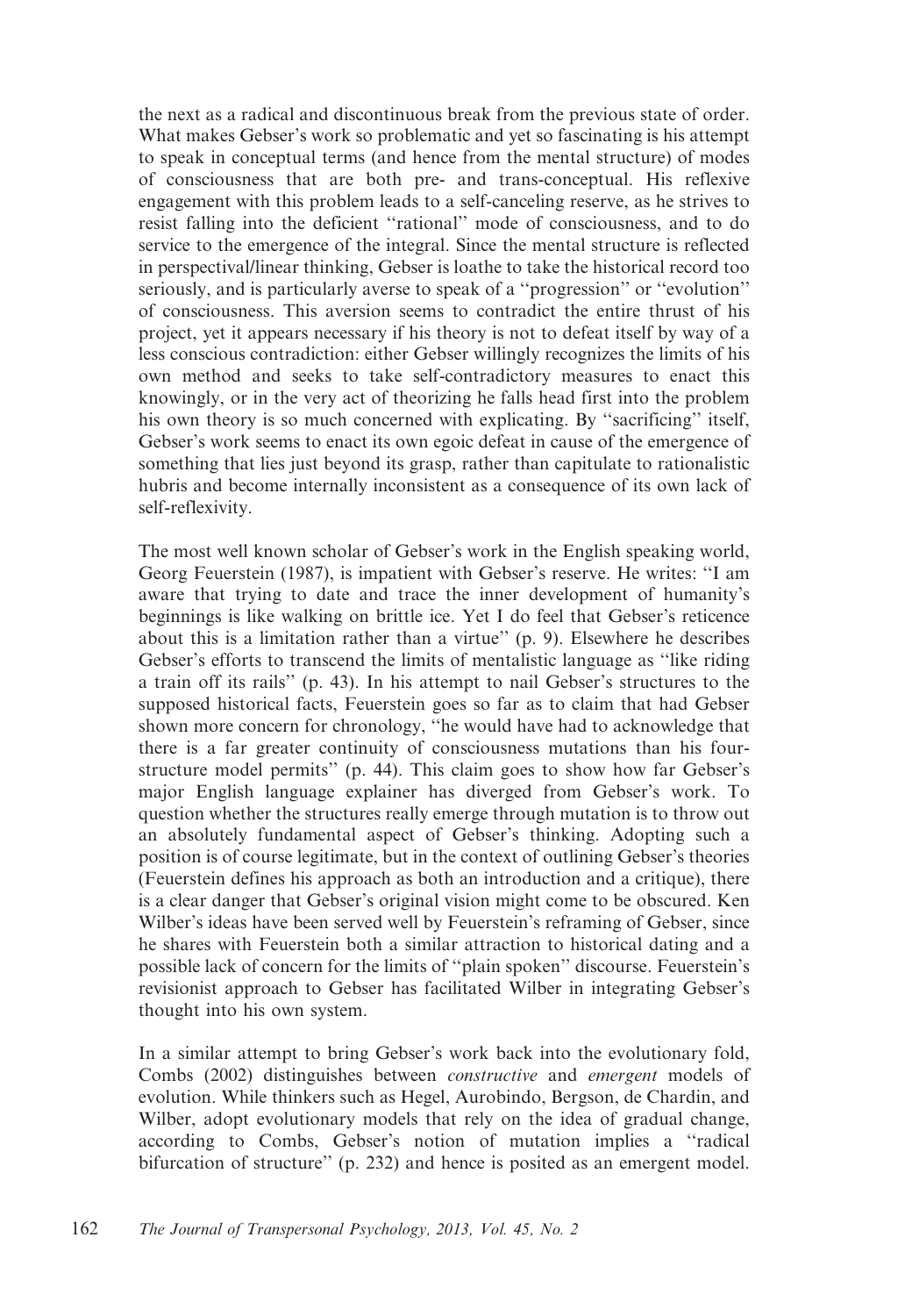While this distinction is helpful and (unlike Feuerstein) attempts to do service to Gebser's discontinuous approach, the presentation of the two models as ''evolutionary'' clearly privileges the constructive mode of understanding since the notion of evolution already implies the question of gradual change. It is precisely for this reason that Gebser himself is averse to using the word. Gebser's (1984) adoption of the term mutation is of fundamental significance, and can in no way be understood as synonymous with evolution: ''With the unfolding of each new consciousness mutation, consciousness increases in intensity; but the concept of evolution, with its continuous development, excludes the discontinuous character of mutation'' (p. 41). The observation that evolution understood in terms of emergence and complexity does indeed resonate in certain respects with Gebser's approach, effectively acts so as to obfuscate the radical significance of mutation. While Gebser is at pains to recognize that even the notion of mutation is inadequate in so far as it purports to be the product of the very thing it seeks to give a name to, ''emergent evolution'' as a scientific principle does not hold itself accountable to the same standards. In the scientific context where material reality is assumed to be primary, emergence is posited as a timeless and unconditional statement of fact about the nature of a supposedly objective reality, and not as a function of participatory consciousness. Since the discourse of science is based on a completely different set of foundational assumptions, the radical shift imposed upon our thinking by positing consciousness as the primary field of study precludes a casual adoption of scientific standards in support of a rendering on behalf of common sense. R.D. Laing defines psychology as ''the structure of the evidence'' (1967, p. 18). Likewise, Jung never tired of asserting the primacy of the psyche: ''There is no medium for psychology to reflect itself in: it can only portray itself in itself" (1947, para. 421). How then are we to account for the extent to which widely respected Jungians (Knox, 2003; Stevens, 1982) have been able to argue that Jungian thinking is compatible with, and in fact necessarily culminates in, an evolutionary approach to the psyche? Confining this question to its theoretical dimensions, the answer appears to lie with the explication of Jung's theory of archetypes.

## ARCHETYPES, INSTINCTS, AND DEVELOPMENTAL FANTASY

The archetypes are conceived by Jung as the foundation of consciousness (1959, para. 656) and the ''unconscious organizers of our ideas'' (1950, para. 278). Archetypes are also ''locally, temporally, and individually conditioned'' (1954, para. 476). They are conceptualized as representations of the instincts, and yet these representations are not themselves directly representable: the archetype itself is unknowable and posited (only by implication) as a dynamism, the nature of which arises in consciousness by way of archetypal images and ideas. Jung uses the spectrum of light as a metaphor, with the infrared end of the spectrum assigned to the instincts, and the ultraviolet range associated with the archetypes (1947, para. 414). The evolutionary approach to Jung's work claims that since the instincts are a product of evolution, so too are the archetypes: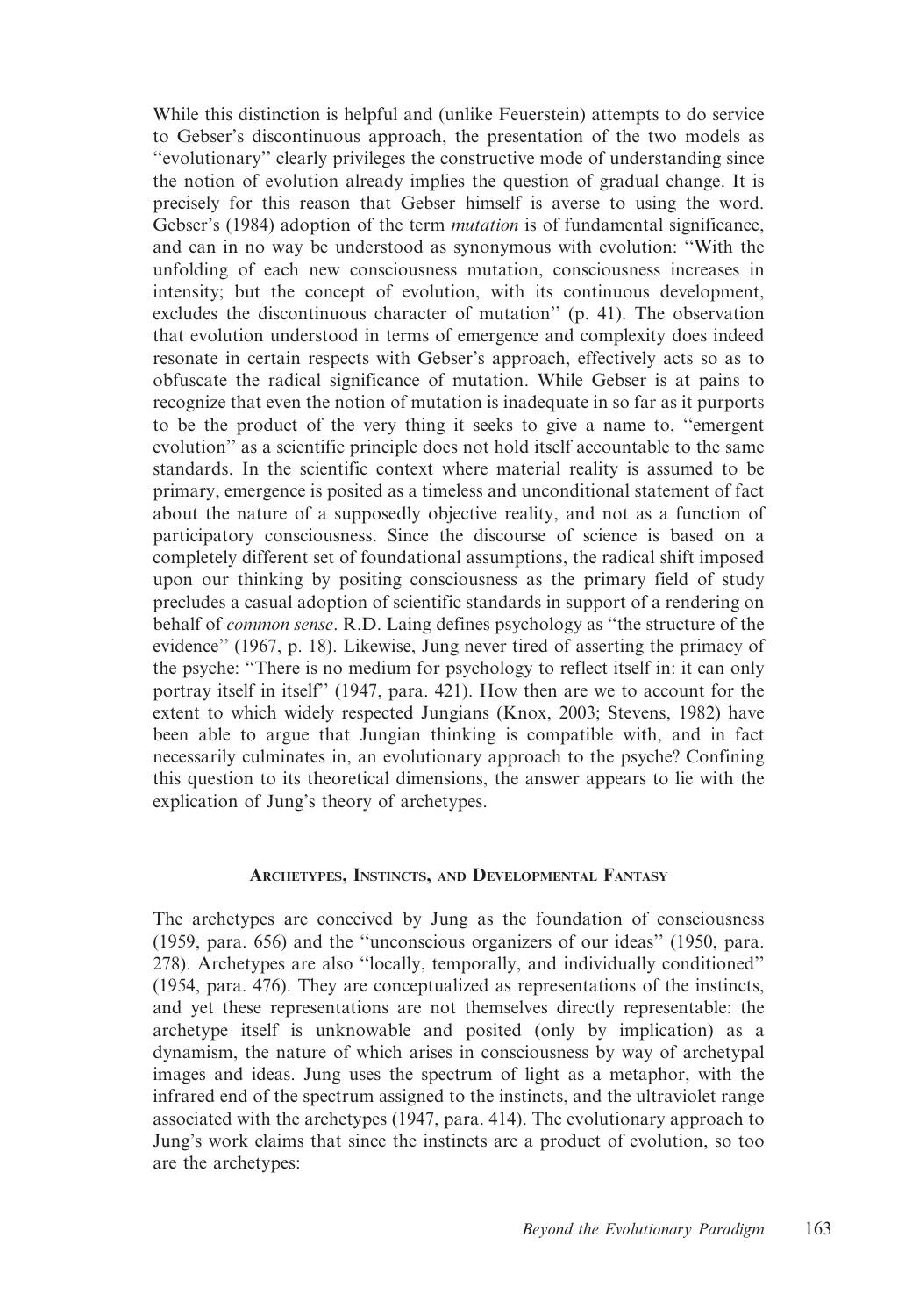The basis of ethology is the recognition that an instinct must be understood in terms of a species' environment of evolutionary adaptedness, that is, the environment in which it has evolved and to which that instinct has served to adapt the species. This is the context in which we may explain the *purpose* of an instinct (that is, its adaptive function). […] Therefore, to understand the purpose (adaptive function) of the archetypes (as the psychical correlate of the instincts), we must consider *Home sapiens'* environment of evolutionary adaptedness. (MacLennan, 2006, p. 11–12)

This seemingly quite reasonable position is, upon closer inspection, fundamentally backwards. How can we talk about the archetypes having a ''purpose'' and suppose that we have gotten to the bottom of things, when any notion of purpose is itself by definition an archetypal construct? While from an evolutionary perspective the archetypes are indeed the precipitate of the instincts, this holds true only from within the confines of this archetypal meaning construct. With reference to Jung's assertions that the archetypes were formed out of lived experience, Rensma (2013) has convincingly demonstrated that Jung's work often flirts with Lamarckian ideas, and that the efforts of biologically-inclined Jungians to ''defend'' Jung against the suggestion that his psychology does not fit neatly into a strictly Darwinian paradigm are unconvincing. In fact, the Lamarckian strain sometimes detectable in Jung's work is by no means the most challenging aspect of his approach to the matter—his archetypal theory in fact threatens to burst the confines of the evolutionary paradigm altogether. Recognition of this tendency, however, requires an attentive attitude to the logic of Jung's argument, and a willingness to follow this logic to its conclusion. The archetypes are representations of the instincts, yet these representations are not themselves directly representable. So what *are* the instincts? Since they can only be brought to consciousness by way of the archetypes, we cannot say. Thus, while the instinctual might be assumed primary by a biologist, from the point of view of the psyche, even speaking of the instinctual requires that we have an idea of it, and to have a meaningful idea of it, consciousness is already being constellated around archetypal influences. The instincts are therefore at a double remove from consciousness; we infer their existence only with recourse to the representations (archetypal images) of their representations (the archetypes per se). In Gebser's language, this points to the extent to which the mythical structure subtends the mental.

In distinct contrast to transpersonal theorizing, analytical psychology has been upheld for the most part in clinical rather than academic environs. The trajectory of Jungian thinking has for this reason been made subject to a possibly counter-productive demand for ''scientific'' respectability. Additionally, Jung's own desire to identify himself as a scientist alongside his reticence to engage with the metaphysical implications of his work has left his psychology vulnerable to scientistic reductionism. The misrepresentation that Jung's ideas have sometimes endured as a consequence is perhaps nowhere more evident than in the recent trend towards ''supporting'' his findings with recourse to the assumptions of evolutionary biology. While this tendency has reached a new apotheosis in the fetishizing of neuroscience, the groundwork was perhaps established with the genetic approach of Erich Neumann. As is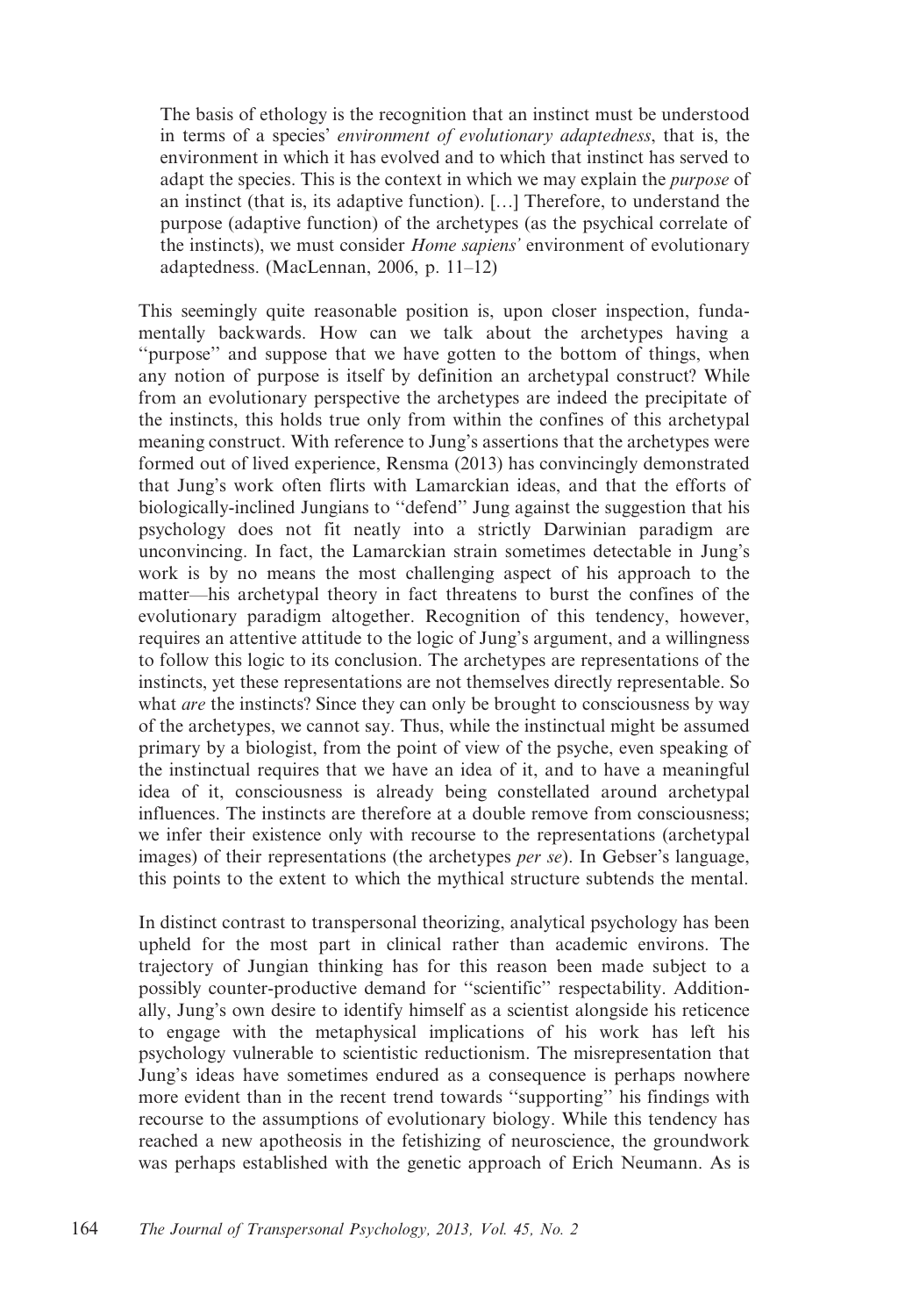well known, Neumann's (1954) major work, The Origin and History of Consciousness, purports to outline the evolution of consciousness as expressed through a proposed historical development of mythology. Giegerich (1975) mounts a strong critique of Neumann's project, arguing that Neumann's ''history'' suffers from a chronic lack of historically dateable material, and that a study of mythology refutes the proposed chronology. More fundamentally, however, Giegerich reminds us that the evolutionary perspective rests upon a form of religious fascination that marks this perspective as archetypal (p. 27), hence attempting to explain the entire archetypal field from this singular vantage is inherently problematic. Recognition of this perspective has often been found wanting, perhaps because the question is readily conflated with matters arising around ''individuation,'' and the ill-founded yet often encountered notion that this process is somehow inherent to the unconscious. The sense of a ''process'' is engendered by the meaning-making function of conscious experience. This is apparent where Jung writes: ''If one believes that the unconscious always knows best, one can easily be betrayed into leaving the dreams to take the necessary decisions, and is then disappointed when the dreams become more and more trivial and meaningless. […] The unconscious mind functions satisfactorily only when the conscious mind fulfills its tasks to the very limit'' (1945, para. 568). In Geigerich's view, Neumann's theory can be understood as a myth about myth: ''What makes the book a mythos is the archetypal fantasy of genetic development itself, the idea of phylogeny and of the progressive differentiation from the uroboric One to the radiant sun-hero'' (Geigerich, 1975, p. 26). Giegerich's critique has interesting implications for the revisionist approach to the work of Jean Gebser demonstrated by Feuerstein. Feuerstein (1987, p. 53) endorses Neumann's view that ontogeny recapitulates phylogeny, calling upon figures like Freud, Erikson, Piaget, and Kohlberg, to try and support the claim that there are innate stages to development. He fails to mention that all four of these theorists have been widely criticized for the subjectively bound nature of their supposedly universal claims (Gilligan, 1982). Feuerstein shares this approach with Wilber (1981), who likewise attempts to associate Gebser's structures with the proposed developmental schemas of a host of theorists. This universalist attempt to assimilate Gebser is only conceivable with a disregard both for the substance of his work, and for the number of culturally bound assumptions that need to be made in order to carry this project through.

Remaining faithful to the direct experience of the psyche, with a careful reading of Jung we can no longer trick ourselves into assuming that the instincts have priority. While this conclusion might surprise those who would seek to position Jung as a pioneer in evolutionary psychology, it is nonetheless in keeping with his claim that physical reality is merely a postulate, and materialism, a hypostasis of matter (1939, para. 762 & 765). This dimension of Jung's thinking also resonates to a considerable degree with Lacan's work, who is likewise concerned to preserve a distinction between ''the body'' per se and the symbolic order. Lacan suggests that the body is infiltrated by the symbolic realm having been written over with signifiers in the acquisition of language. While it may seem counter-intuitive to claim that our experience of the body is not primary, this is what is implied by Freud's (1915) notion of primal repression: ''a first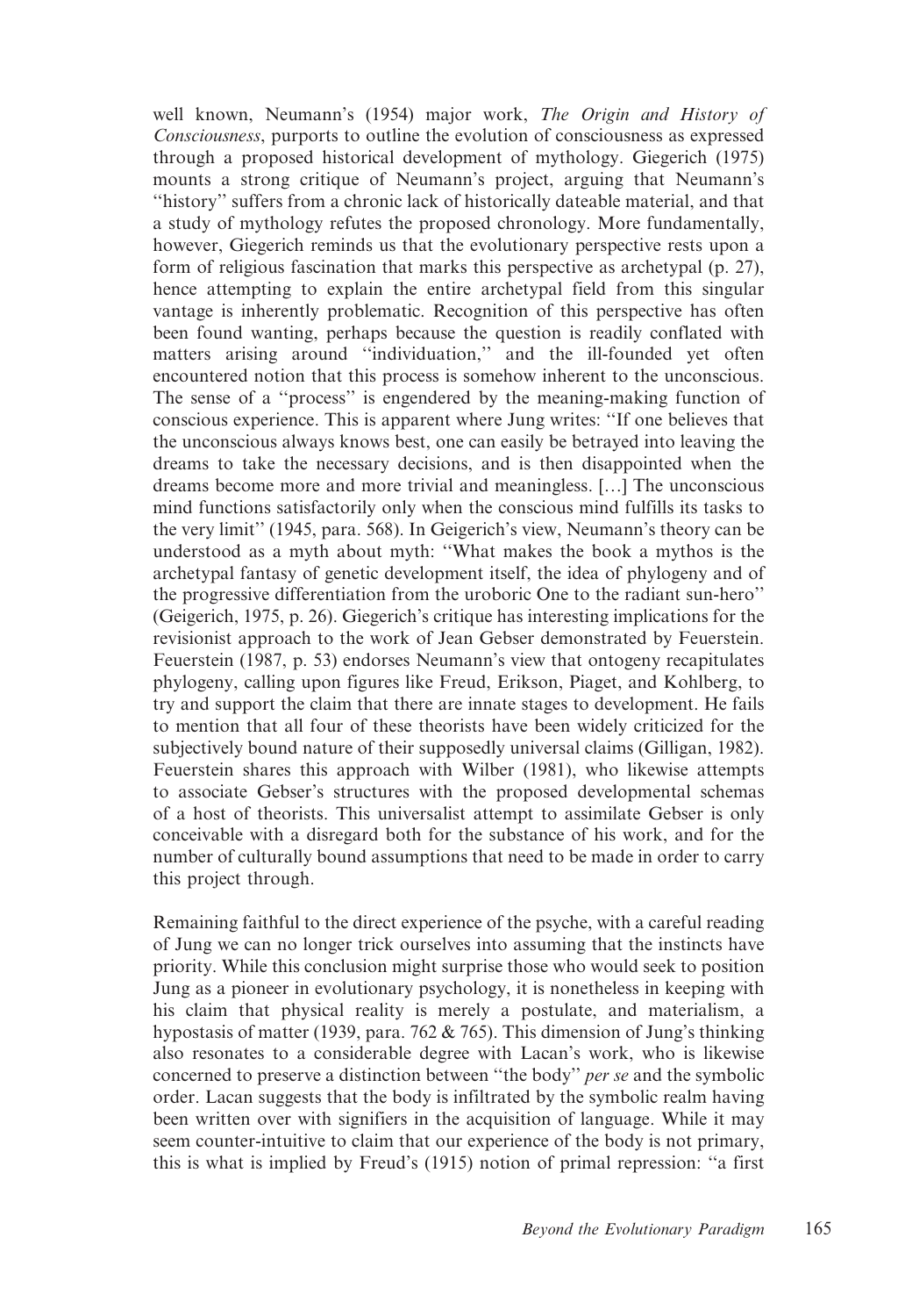phase of repression, which consists in the psychically [ideational] representative of the instinct being denied entrance into the conscious'' (p. 148). Developing Freud's thinking, Lacan suggests that the reality of the body is something that comes to be obscured as we enter language. This establishes a dynamic in his theorizing reminiscent of Jung, in that Lacan's postulating of the ''real'' as an inexpressible order lying *beyond* language is itself registered by way of language, and hence is subject to the same problematizing we have seen with respect to Jung's approach to the instincts and their inference by way of the archetype. In both cases, any pursuit of a final ''truth'' lying beyond the meanings we construe, leads to a uroboric swallowing of the tail. A consciousness of this pursuit lies at the heart of a participatory ontology. For Jung, the transpersonal dimension of experience is registered in active participation with the process of meaning-making, or ''dreaming the myth forward'' (1951, p. 160), which for Lacan is registered by a shift in the individual's relationship to the wider symbolic order. In a fashion reminiscent of both Gebser and Hillman, Lacan (1997) also emphasizes an approach to the psyche that postulates a-temporal structures rather than stages of linear development. His notion of retroaction (an expansion of Freud's ''deferred action'') suggests that the past is only meaningfully constituted in the present, leading him to state quite unequivocally: ''beware of that register of thought known as evolutionism'' (para. 213).

The challenging and unstable nature of these ideas has sometimes been interpreted as a threat to transpersonal theorizing. Wilber's (2000) oftenaggressive diatribes against post-structuralism and what he has termed ''the rancid leveling of all qualitative distinctions'' (p. 160) is emblematic of this. Wilber (2000) writes: ''The extreme postmodernists do not just stress the importance of interpretation, they claim reality is nothing but an interpretation'' (p. 163). As Wilber does not cite these extremists or indicate who specifically might fall into this camp, it is difficult to examine the substance of this claim or what exactly might be intended by it. The notion that reality is founded in interpretation need not imply that there is no such thing as an objective situation, but simply that the objective situation is participatory and hence subject to change. This, of course, does not bode well for any transpersonal theory that would seek to objectively outline the sequence of human development from the archaic past to the distant future. Combs (2002) writes:

Just how flexible, however, can reality be? Is it just putty to be molded into any shape whatsoever? Few would argue for this position, though certain postmodern constructionist thinkers seem to flirt with it. A more likely position is that reality is only incompletely defined in terms readily understood by nervous systems. In this case the principal occupation of science and philosophy is to sharpen up its corners for us, grinding the right set of lenses through which to see it truly. (Combs, 2002, p. 55)

For Jung and Lacan however, it is imperative that we recognize how the nervous system is already implicated in the meaning-making process. There is no question of finally separating the supposed data of the senses from our interpretation of it. This notion finds support in the work of Owen Barfield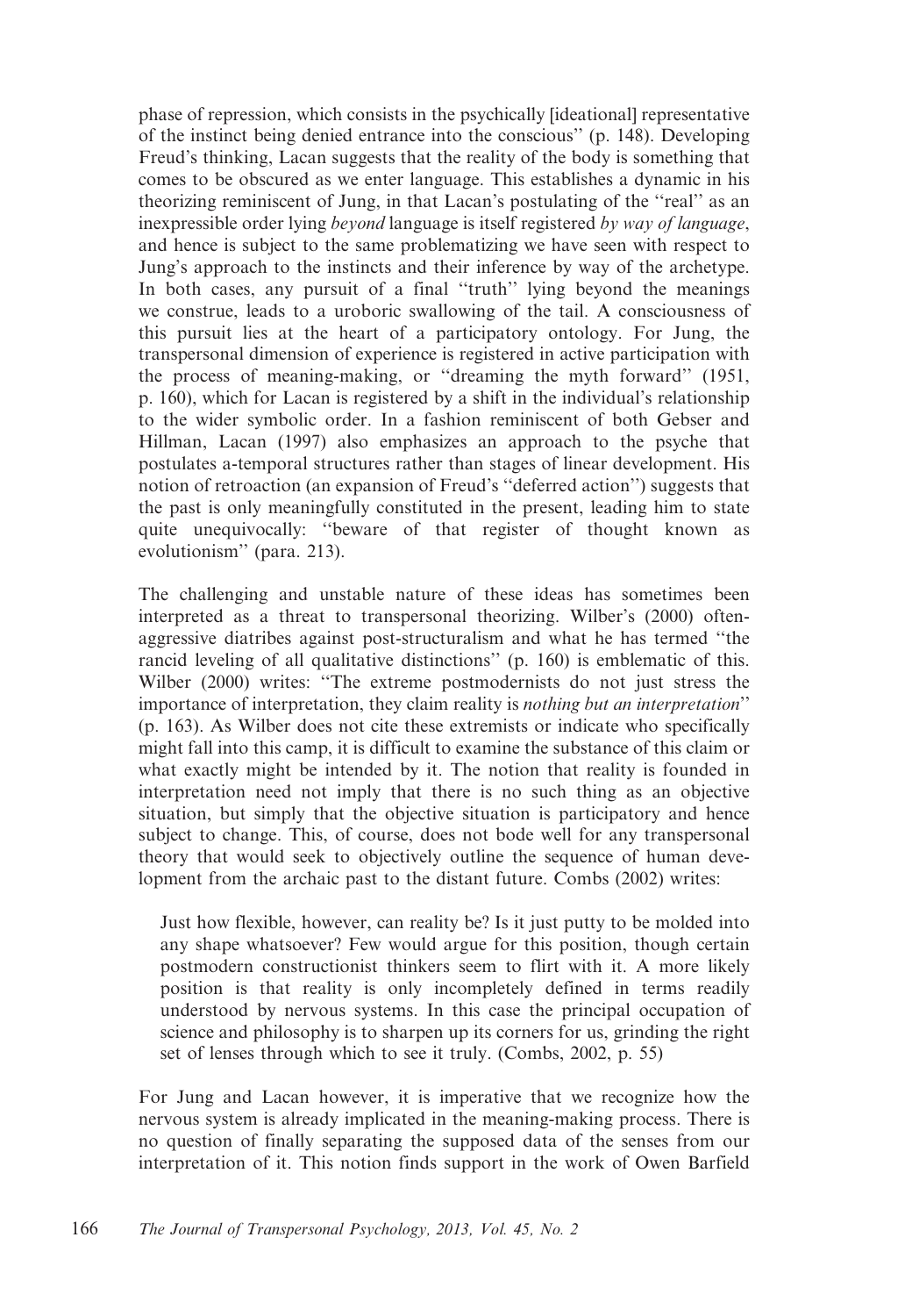(1988), who argues: ''if the particles, or the unrepresented, are in fact all that is independently there, then the world we all accept as real is in fact a system of collective representations'' (p. 20). Reflecting on the nature of the historical enterprise, Barfield notices that received opinion proceeds on the assumption that in the past: "the unrepresented was behaving in such a way that, if human beings with the collective representations characteristic of the last few centuries of western civilization had been there, the things described would also have been there'' (p. 37). From a participatory perspective, such an assumption appears wholly unfounded. Considered in terms of the individual, there seem to be interesting implications for the mainstream assumption that therapeutic practice is concerned merely with transforming the experiential past in distinction from the historical actuality. In keeping with Barfield, ''history'' has no meaning outside our shared experience of it, hence a change in the experiential dimension figures a change in the historical actuality—the past exists only as a function of the present<sup>1</sup>. This is suggestive of the systems effect that a shift in individual consciousness can have upon others who share a living-past with that person. The creative dynamism of the psyche tends to be regarded only in terms of the future, yet the subject of creation is just as much the past. This past, in so far as it is configured in the unconscious constellation of meaning by way of the archetypes, is changed in an actual sense, an approach that was foreshadowed with Freud's shift from uncovering the ''truth'' of a seduction, to an emphasis on the underlying myth. Ferenczi and Rank (1923) suggest that while the major task of psychoanalysis is ostensibly the uncovering of the unconscious, the material that is most truly repressed "since it was never 'experienced' can never be 'remembered,' one must let it be produced on the ground of certain indications'' (p. 31). Freud actually makes a distinction between repression proper (the process by which that which was once conscious is forced into unconsciousness) and Verleugnung, or ''disavowal'' as it is translated in English, a term used to signify the subject's refusal to consciously register a traumatic experience. This distinction was subsequently amplified by Lacan to explore how the unsymbolized past remains trapped outside history (Davoine, & Gaudilliere, 2004). The reality of trauma persists in its remaining unmoved by time; its facticity is in some sense jeopardized precisely when the traumatic reality of the unspeakable is rendered into words, for at this moment the event which was not yet registered as such can be made subject to the possibility of being treated metaphorically and hence metabolized by history.

# WHERE NOW?

The most we can do is to *dream the myth onwards* and give it a modern dress. And whatever explanation or interpretation does to it, we do to our own souls as well […] the ''explanation'' should always be such that the functional significance of the archetype remains unimpaired. (Jung, 1951, para. 271)

Over the course of his synthetic approach to the evolution of consciousness, Kelly (2010) explores some of the archetypal constellations manifesting in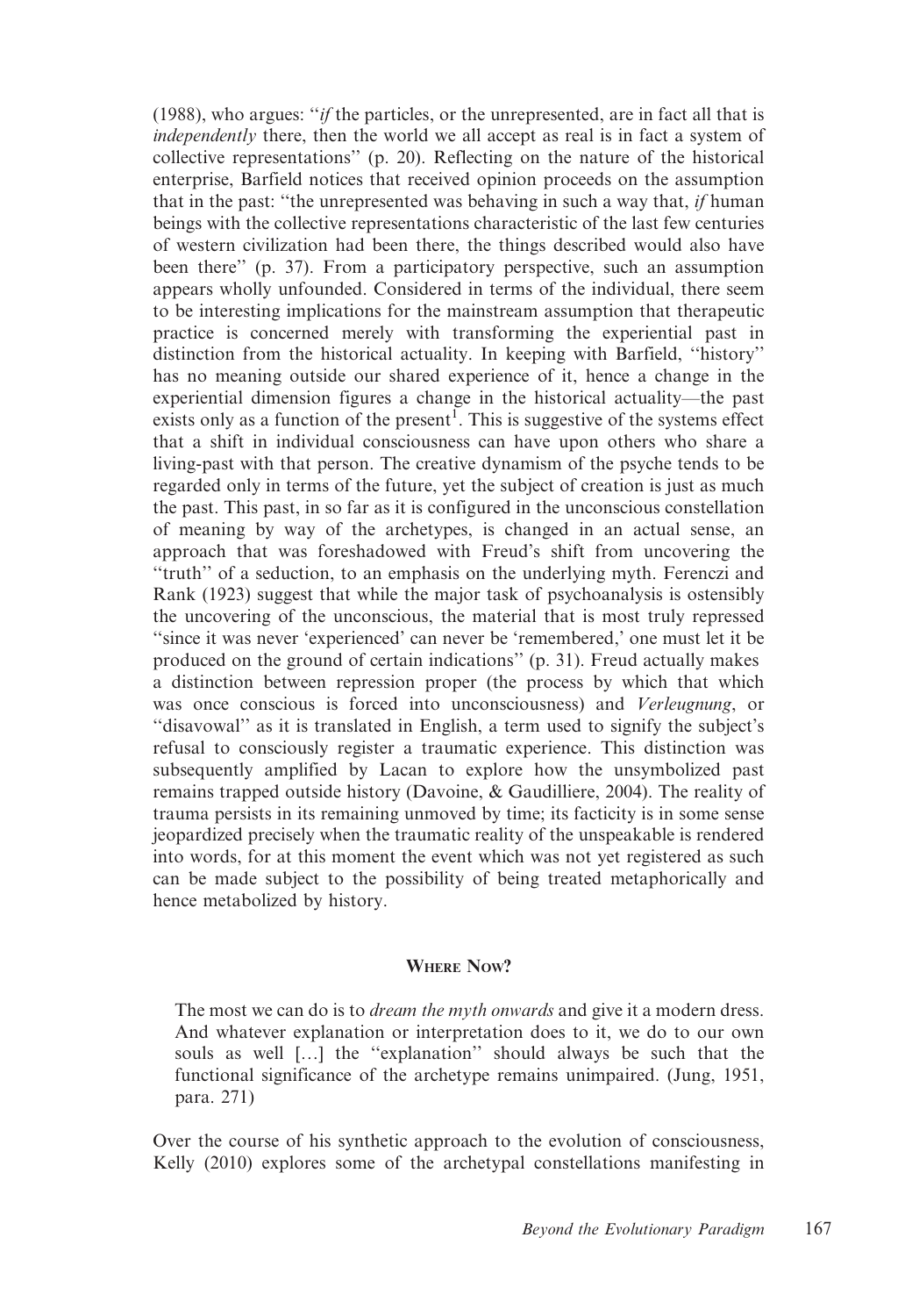various perspectives on evolution. But what of the fundamental organizing principle implied by the notion of evolution itself? In an article responding to Tarnas' Cosmos and Psyche, Kelly (2011) posits the archetypal and historical realms as distinct and complementary (p. 78). Apparently regarding the notion of ''evolution'' as somehow existing altogether beyond the preserve of the archetypal, he goes so far as to state that: ''the archetypal-astrological perspective is most coherent and compelling when explicitly engaged with the larger and more determinate context of the evolution of consciousness [italics my own]'' (p. 80). This position seems to reflect an underestimation of the claim that archetypal theory makes over historical process. That Kelly takes this stance is surprising, since in an earlier article he clearly recognizes the extent to which operational thinking is subtended by the analogical imagination (2002, p. 72). As though in direct response to the position Kelly adopts in assuming that the historical domain can be separated from the archetypal, Barfield (1988) states: ''For non-participating consciousness it is either, or. A narrative is either a historical record, or a symbolical representation" (p. 151). Ironically, Barfield himself is perhaps guilty of the same mistake in respect of demonstrating a reificatory attitude towards evolution. In the course of outlining his approach, he makes a distinction between three different varieties of evolution: ''(a) an imputed evolution of some wholly 'objective', and therefore wholly unrepresentable base, (b) a fancied evolution of idols, and (c) the actual evolution of phenomena (including, as that does, a correlative evolution of consciousness)'' (p. 71). Thus, while offering one of the most compelling cases in favor of a participatory perspective, Barfield continues to endorse the notion of an ''evolution of consciousness,'' not seeming to account for the fact that the very notion of evolution is itself a representation. Barfield is able to speak of Darwinian evolution as an ''evolution of idols'' (p. 66), yet does not seem to acknowledge that the ''evolution of consciousness'' is susceptible to the same criticism. In having failed to subject ''evolution'' to an act of imagination that would consciously register this idol as a figuration, it appears questionable whether Barfield remains true to his own cause.

Jung (1954) states: ''The forms we use for assigning meaning are historical categories that reach back into the mists of time—a fact we do not take sufficiently into account. Interpretations make use of certain linguistic matrices that are themselves derived from primordial images'' (para. 67). In the following paragraph Jung points to how the word ''idea'' is historically determined, and hence, in a fashion reminiscent of Gebser, seems to allude to how his own theory of archetypes is in danger of consuming itself. In so far as archetypal theory exerts its own fascination and embodies its own kind of meaning making, it too is archetypal. Just as the birth of the universe and the birth of the individual are essentially veiled, so too the nature of the archetype. This is a recapitulation of the essential problem of consciousness. To explicate the origin of archetypes requires that we rely on archetypes. How then can the whole domain of the archetypal be thought adequately explained in the terms of evolution? Jung's approach to the archetype certainly does not require that we give up the notion of evolution altogether, but it does remind us that this particular means of structuring meaning is by no means final. That which Jung says in respect of the God image is just as much applicable to evolution—it is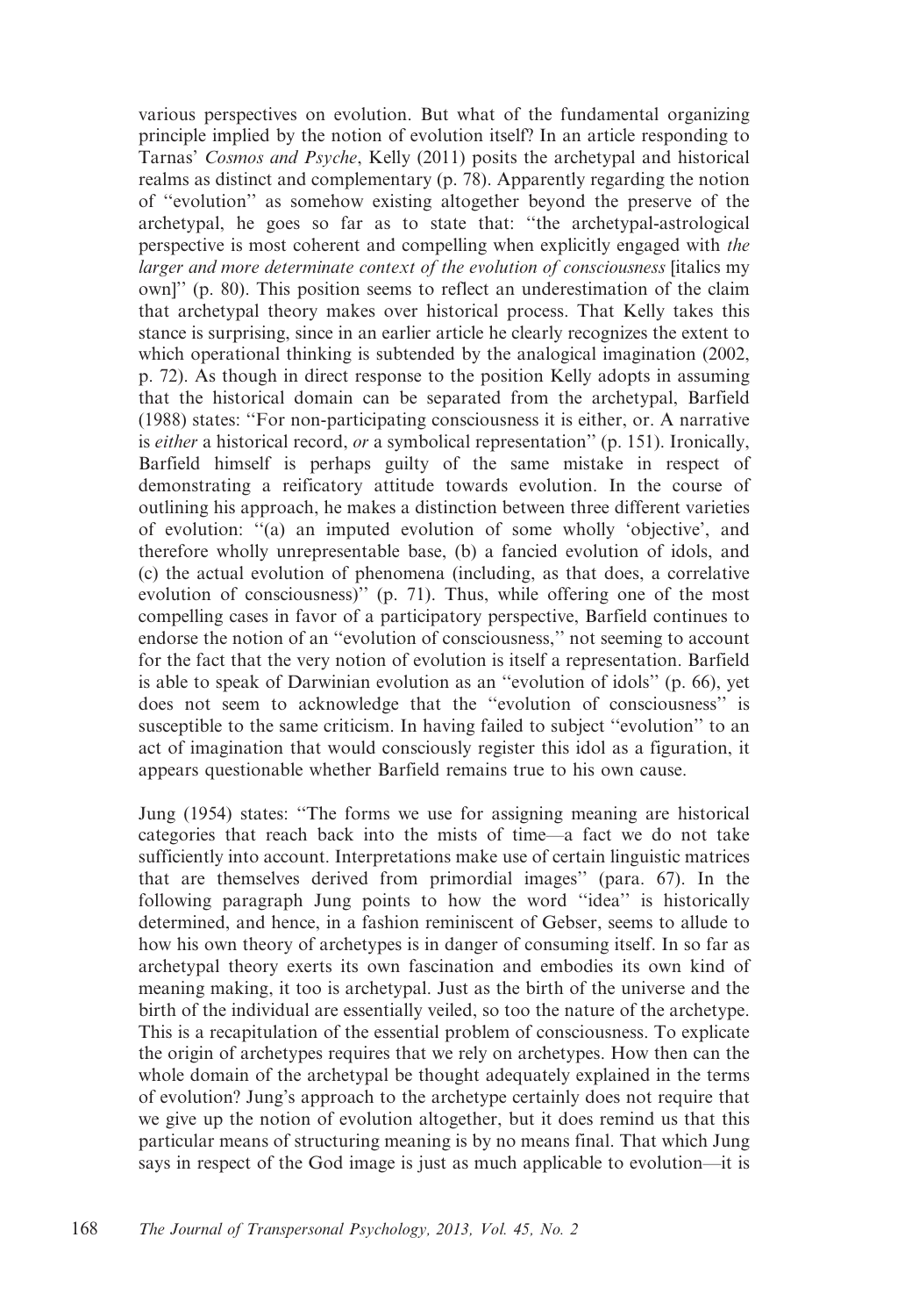unquestionably a psychic fact, but beyond that we cannot say. Furthermore, it is a psychic fact of seemingly pressing value for the present age. Clearly evolutionary thinking cannot simply be sidestepped, since the very act of attempting to do so is liable to rest upon an evolutionary supposition. By considering the evolutionary paradigm as in some respect inadequate, we seem to imply that we have evolved beyond it. Nonetheless, it appears that the study of consciousness is in danger of putting the cart before the horse when it takes ''evolution'' as a factual given and loses sight of the always self-reflexive nature of the discipline. This means respecting the likes of Gebser and Jung for the nuanced subtlety with which they approach these questions, rather than attempting to correct these figures by means of historicist revisionism in the case of the former, or a biological reductionism in terms of the latter. Barfield (1988) suggests that what is ''needed'' is not a new idea, but a new way of looking at the ideas we already possess (p. 11). He writes: ''The best way of escape from deep-rooted error has often proved to be, to pursue it to its logical conclusion, that is, to go on taking it seriously and see what follows. Only we must be consistent. We must take it *really* seriously" (p. 57). The evolutionary paradigm is too fundamental to our present consciousness for there to be any question of our simply discarding it. Lachman (2003) suggests that for the esoteric study of consciousness, a teleological-evolutionary assumption constitutes the ''paramount idea'' (p. xxviii) for the field's development. We might tend to this idea in the manner Barfield (1988) suggests by applying greater attention to the fundamental distinction between a metaphysics of process and a metaphysics in process.

If we are to do service to the ''participatory turn'' championed by Ferrer (2002, 2011), it seems necessary that we at least relinquish the evolutionary paradigm as a prima facie given. Ferrer argues against Wilber's notion of a predetermined evolutionary path, and suggests that ''teleological thinking does not require a monolithic final causality'' (p. 155). This rejection of a finalized goal certainly seems to be an ''advance'' for transpersonal theorizing. Hillman (2010), in attempting to de-literalize the notion of a final purpose, quotes Jung as follows: ''The goal is important only as an idea; the essential thing is the opus which leads to the goal: that is the goal of a lifetime'' (Jung, 1946, para. 400). With this said, might it not be conceivable that the concept of a goal Jung speaks of, even if the content remains undetermined, still remains to be overcome? The indeterminate goal as an abstract ideal is always in danger of being concretely determined as the very goal of upholding this ideal, or perhaps even as the goal of transcending all goals altogether<sup>2</sup>. It is precisely as we attempt to conceptualize a progression beyond progress that we encounter the limits of our ability to free ourselves from the fundamental assumption that consciousness is evolving.

#### **NOTES**

<sup>&</sup>lt;sup>1</sup> In its "actuality," the past can never be contained by history. The historical record, which speaks to the collective conception of possible pasts as we experience them in the present, is of course not identical with the past itself. History gives form to the past, even as the actuality of that past is naturally transhistorical.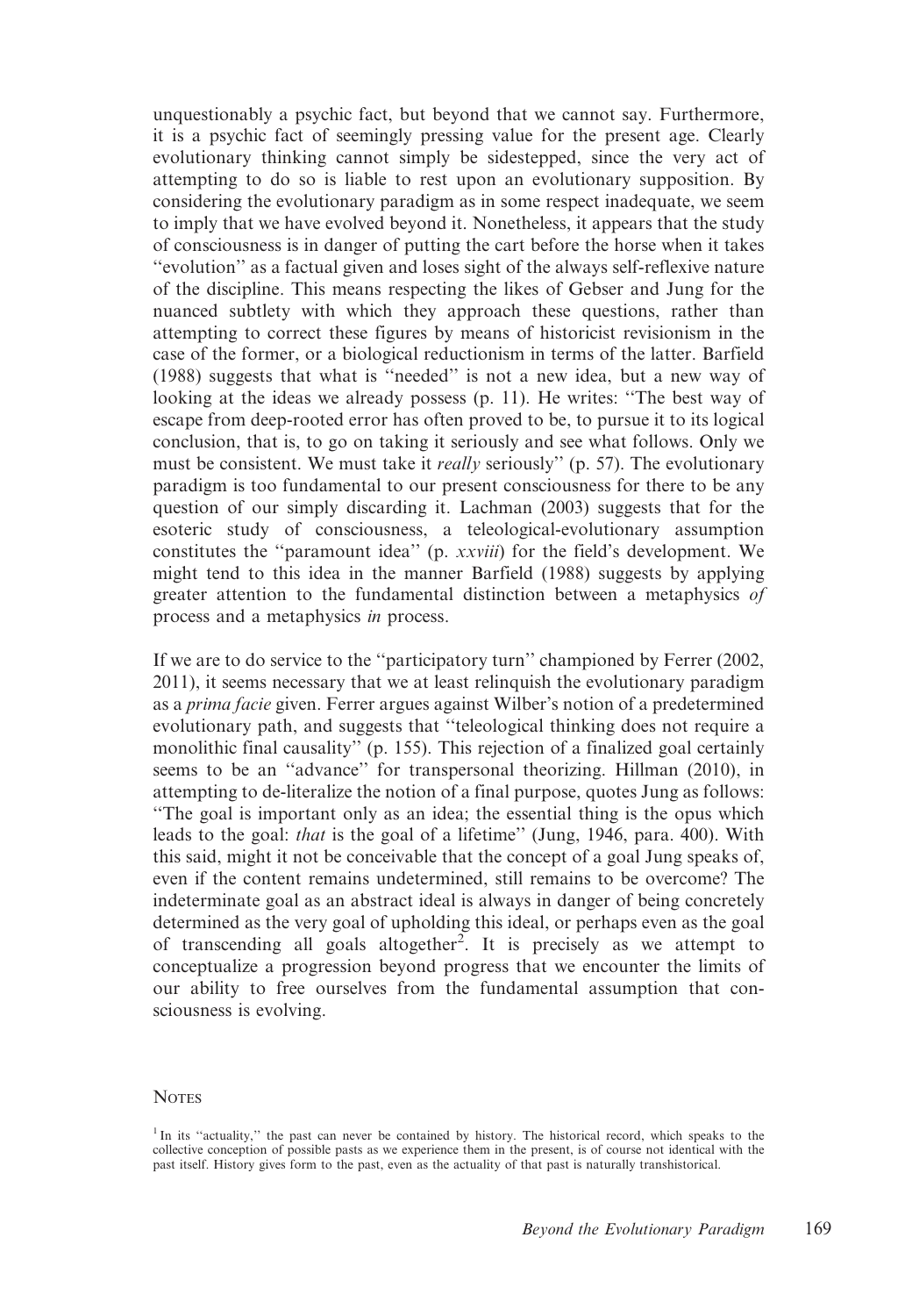<sup>2</sup> Ferrer is careful to state that his position in respect to the indeterminacy of the Mystery should not be confused with what he posits clearly as a plurality of determinate spiritual paths, each of which might function as a means of enacting that Mystery.

### REFERENCES

- BARFIELD, O. (1988). Saving the appearances: A study in idolatry. Middletown, CT: Wesleyan University Press.
- COMBS, A. (2002). The radiance of being. St. Paul, MN: Paragon House.
- COMBS, A., & KRIPPNER, S. (1996). Jung and the evolution of consciousness. Psychological Perspectives, 22, 60–76.
- EDINGER, E. F. (1984). The creation of consciousness: Jung's myth for modern man. Toronto, Canada: Inner City Books.
- DAVOINE, F., & GAUDILLIERE, J. (2004). History beyond trauma. New York, NY: Other Press.
- FERRER, J. N. (2002). Revisioning transpersonal theory: A participatory vision of human spirituality. Albany, NY: State University of New York Press.
- FERRER, J. N. (2011). Participatory spirituality and transpersonal theory: A ten year retrospective. Journal of Transpersonal Psychology, 43(1), 1–34.
- FEUERSTEIN, G. (1987). Structures of consciousness: The genius of Jean Gebser. Santa Rosa, CA: Integral Publishing.
- FERENCZI, S., & RANK, O. (1923). The development of psychoanalysis. In B. Wolstein (Ed.), Essential papers on countertransference (pp. 25–35). New York, NY: New York University Press.
- FREUD, S. (1915). Repression. In The complete psychological works of Sigmund Freud: Volume XIV. London, England: The Hogarth Press.
- GEBSER, J. (1984). The ever-present origin. Athens, OH: Ohio University Press.
- GIEGERICH, W. (1975). Ontogeny = phylogeny? A fundamental critique of E. Neumann's analytical psychology. In G. Mogenson (Ed.), The neurosis of psychology: Primary papers towards a critical psychology (pp. 19–39). New Orleans, LA: Spring Journal Books.
- GILLIGAN, C. (1982). In a different voice: Psychological theory and women's development. Cambridge, MA: Harvard University Press.
- HILLMAN, J. (1976). Revisioning psychology. New York, NY: Harper & Row.
- HILLMAN, J. (2010). Concerning the stone: Alchemical images of the goal. In Alchemical psychology (pp. 231–263). Putnam CT: Spring publications.
- JUNG, C. G. (1939). Psychological commentary on 'The Tibetan book of the great liberation'. In Collected works, vol. 11 (pp. 475–508). New York, NY: Pantheon Books.
- JUNG, C. G. (1945). On the nature of dreams. In Collected works, vol. 8 (pp. 281–297). New York, NY: Pantheon Books.
- JUNG, C. G. (1946). The psychology of the transference. In Collected works, vol. 16 (pp. 163–201). New York, NY: Pantheon Books.
- JUNG, C. G. (1947). On the nature of the psyche. In Collected works, vol. 8 (pp. 159–236). New York, NY: Pantheon Books.
- JUNG, C. G. (1950). Aion: Researches into the phenomenology of the self. In Collected works, vol. 9ii. New York, NY: Pantheon Books.
- JUNG, C. G. (1951). The psychology of the child archetype. In Collected works, vol. 9i (pp. 151–181). New York, NY: Pantheon Books.
- JUNG, C. G. (1954). Archetypes of the collective unconscious. In Collected works, vol. 9i (pp. 3–41). New York, NY: Pantheon Books.